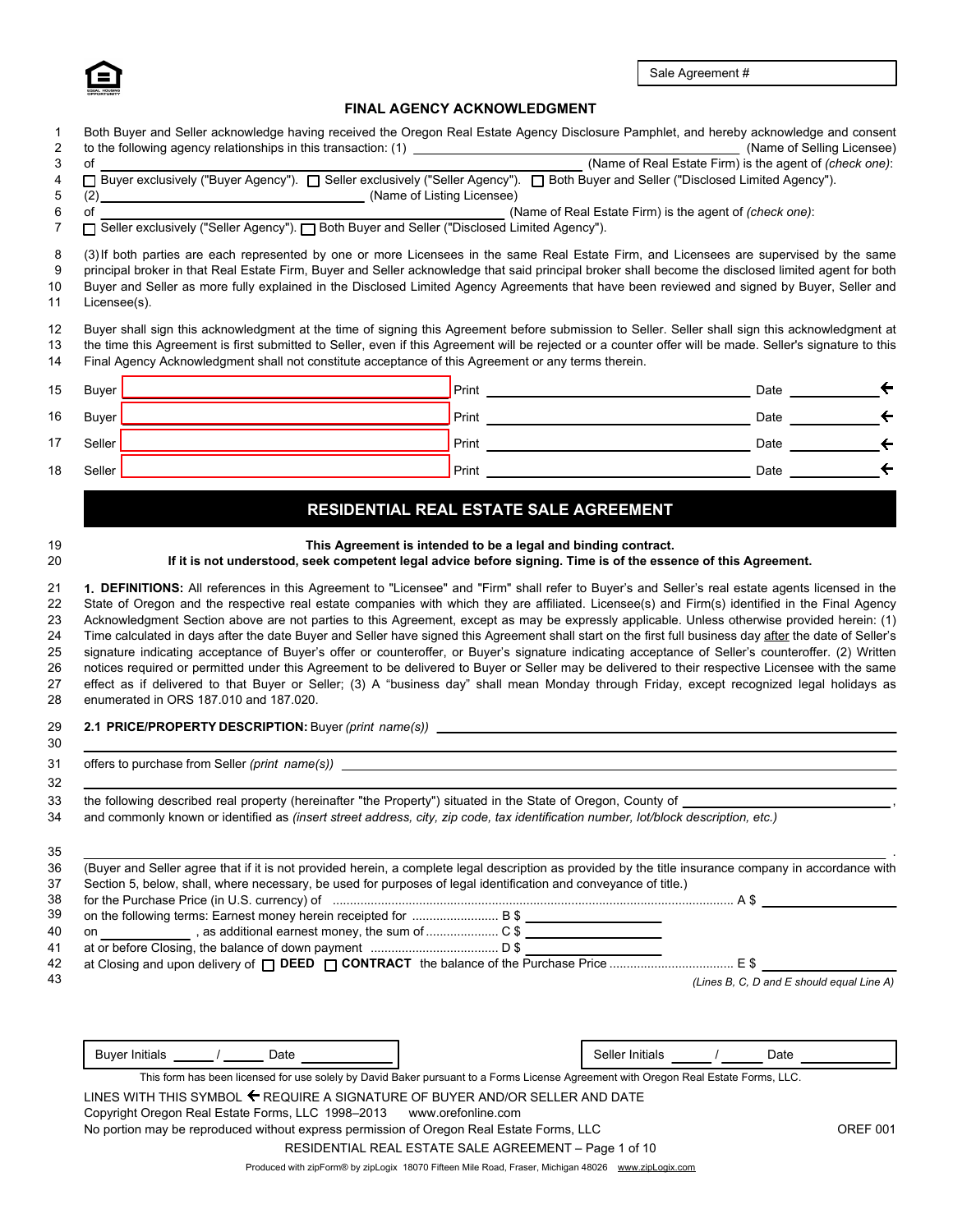

### 44 **2.2 BALANCE OF PURCHASE PRICE.** *(Select A or B)*

- 45 **A. This is an all cash transaction.** Buyer to provide verification ("Verification") of readily available funds as follows *(select only one)*: Buyer
- 46 47 48 has attached a copy of the Verification with the submission of this Agreement to Seller or Listing Licensee.  $\Box$  Buyer will provide Seller or Listing Licensee with the Verification within  $\_\_\_\_$  business days (five [5] if not filled in) following mutual acceptance of this Agreement; or  $\Box$  Other *(Describe)*:

51 52 54 49 50 53 Seller may notify Buyer or Buyer's Licensee, in writing, of Seller's unconditional disapproval of the Verification within business days (five [5] if not filled in) ("Disapproval Period") following its receipt by Seller or Listing Licensee, in which case, all earnest money deposits shall be promptly refunded and this transaction shall be terminated. **If Seller fails to provide Buyer or Selling Licensee with written unconditional disapproval of the Verification by Midnight of the Disapproval Period, Seller shall be deemed to have approved the Verification. If Buyer fails to submit a Verification within a time frame selected above, unless the parties agree otherwise in writing, all earnest money deposits shall be promptly refunded and this transaction shall be terminated.** 

- **B. B. Balance of Purchase Price to be financed as follows** *(Select only one):* Conventional; **FHA; Federal VA**; Other *(Describe)*: (hereinafter "Loan 55 56
- 57 Program"). **Buyer agrees to seek financing through a lending institution ("Lender") participating in the Loan Program identified above.**
- 58 Pre-Approval Letter. □ Buyer has attached a copy of a Pre-Approval Letter from Buyer's Lender or mortgage broker; □ Buyer does not have a Pre-Approval Letter at the time of making this offer;  $\Box$  Buyer agrees to secure a Pre-Approval Letter as follows: 59
- 60

65 All Financing Contingencies are solely for Buyer's benefit and may be waived by Buyer in writing at any time.

66 67 68 69 70 71 72 73 **3.2 FAILURE OF FINANCING CONTINGENCIES.** If Buyer receives actual notification that any Financing Contingencies identified above have failed or otherwise cannot occur, Buyer shall promptly notify Seller, and the parties shall have \_\_\_\_ business days (two [2] if not filled in) following the day of Seller's receipt of such notification to either (a) Terminate this transaction by signing a Termination Agreement (OREF-057) or such other similar form as may be provided by Escrow; or (b) Reach a written mutual agreement upon such price and terms that will permit this transaction to continue. Neither Seller nor Buyer is required under the preceding provision (b) to reach such agreement. If (a) or (b) fail to occur within the time period identified herein, this transaction shall be automatically terminated and all earnest money shall be promptly refunded to Buyer. Buyer understands that upon termination of this transaction, Seller shall have the right to immediately place the Property back on the market for sale upon any price and terms as Seller determines, in Seller's sole discretion.

- 74 75 **3.3 BUYER REPRESENTATION REGARDING FINANCING:** As of the date of signing this Agreement, Buyer makes the following representations to Seller:
- 76 77 78 (1) Buyer shall apply for a loan not later than business days (three [3] if not filled in) following the date Buyer and Seller have signed this Agreement, and will thereafter complete all reasonably necessary papers in a timely manner and exercise best efforts (including payment of all application, appraisal and processing fees, where applicable) to obtain the loan;
- 79 80 (2) Buyer shall make a good faith effort to secure the ordering of the Lender's appraisal no later than expiration of the Inspection Contingency Period in Section 15.2 of this Agreement, or if the Professional Inspection Addendum (OREF-058) is used, expiration of the Inspection Period.
- 81 82 83 (3) Buyer currently has liquid and available funds for the earnest money deposit and down payment, sufficient to Close the transaction described herein, and is not relying upon any contingent source of funds (e.g., from loans, gifts, sale or Closing of other property, 401K disbursements, etc.), except as follows (*describe*):
- 85 84
- 86 87 (4) Buyer authorizes Buyer's Lender or mortgage broker to provide non-confidential information to Listing and Selling Licensees regarding Buyer's loan application status.
- 89 90 88 (5) Buyer shall promptly notify Seller or Seller's Licensee if, after signing this Agreement, Buyer substitutes another lender for any reason. Notwithstanding the preceding, Buyer shall not be permitted to select a Loan Program different than the one selected in Section 2.2 (B) above, without Seller's advance written consent.
- 92 91 (6) Buyer agrees to keep Seller promptly informed of all other material non-confidential developments regarding Buyer's financing and the timing of Closing.

| .<br>BUVA<br>шв<br>.<br>--<br>-<br>$  -$ | ials<br>эене<br>ınıt |  | ל הו |
|------------------------------------------|----------------------|--|------|
|------------------------------------------|----------------------|--|------|

This form has been licensed for use solely by David Baker pursuant to a Forms License Agreement with Oregon Real Estate Forms, LLC.

| LINES WITH THIS SYMBOL $\leftarrow$ REQUIRE A SIGNATURE OF BUYER AND/OR SELLER AND DATE  |                                                       |                 |
|------------------------------------------------------------------------------------------|-------------------------------------------------------|-----------------|
| Copyright Oregon Real Estate Forms, LLC 1998-2013                                        | www.orefonline.com                                    |                 |
| No portion may be reproduced without express permission of Oregon Real Estate Forms, LLC |                                                       | <b>OREF 001</b> |
|                                                                                          | RESIDENTIAL REAL ESTATE SALE AGREEMENT – Page 2 of 10 |                 |

.

<sup>61</sup> 62 63 64 **3.1 FINANCING CONTINGENCIES.** If Buyer is financing any portion of the Purchase Price, this transaction is subject to the following financing contingencies: (1) Buyer and the Property to qualify for the loan from Lender; (2) Lender's appraisal shall not be less than the Purchase Price; and, (3) Other (*Describe*):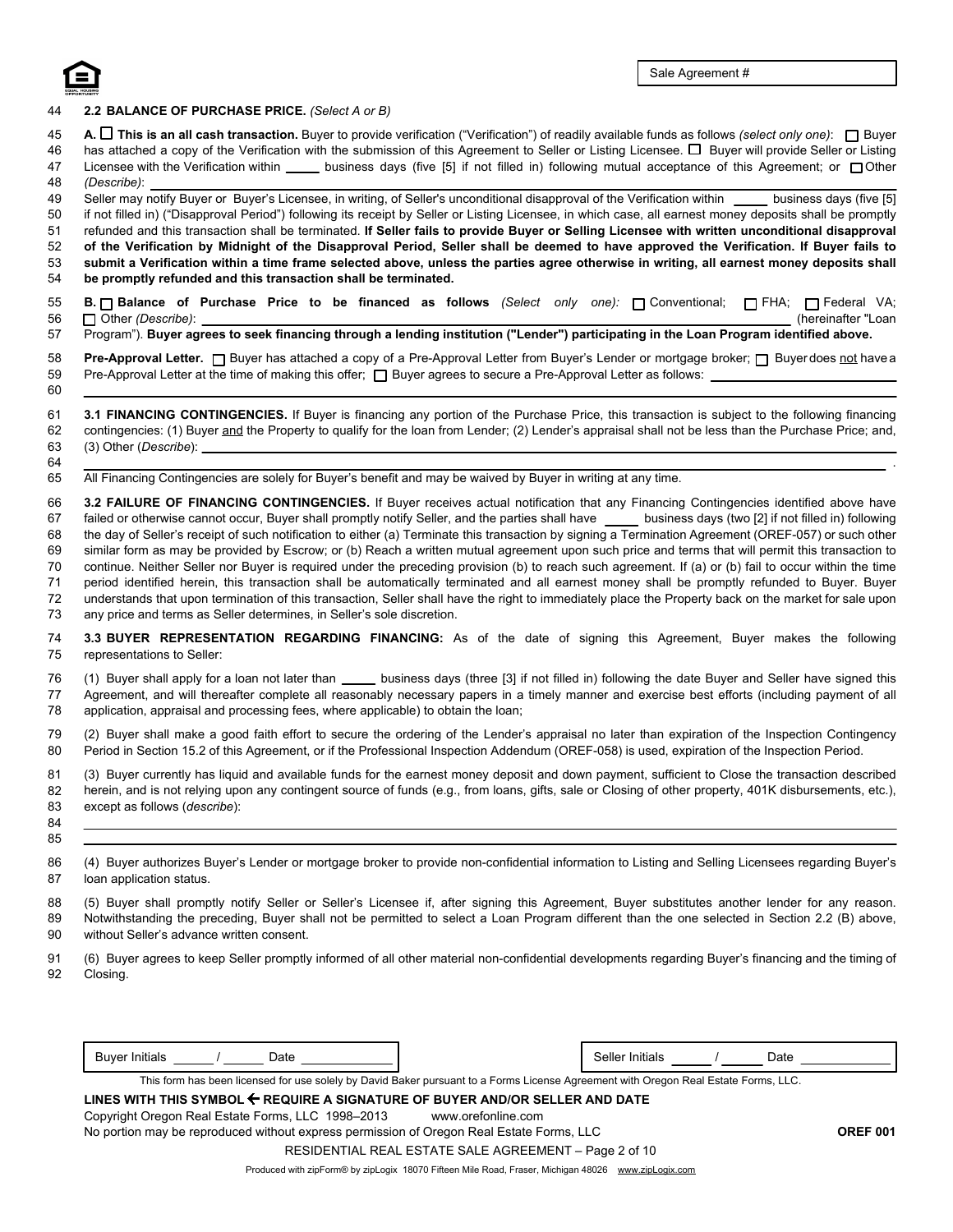93 94 95 **3.4 INSURANCE:** If the Property is located in a designated flood zone. Buyer acknowledges that flood insurance may be required as a condition of the new loan. Buyer is encouraged to promptly verify the availability and cost of property/casualty/flood insurance that will be secured for the Property.

### 96 **4. ADDITIONAL PROVISIONS:**

## 98 99 100

101

97

### For additional provisions, see Addendum .

**Neither Listing nor Selling Licensee is qualified to advise on specific legal or title issues.)** Upon signature and acceptance of this Agreement by Buyer and Seller, Seller will, at Seller's sole expense, promptly order the Report and CC&Rs from an Oregon title insurance company and furnish them to Buyer. Upon receipt of the Report and CC&Rs, Buyer shall have \_\_\_\_\_ business days (five [5] if not filled in) within which to notify Seller, in writing, of any matters disclosed in the Report and CC&Rs which is/are unacceptable to Buyer ("the Objections"). Buyer's failure to timely object, in writing, to any matters disclosed in the Report and/or CC&Rs shall constitute acceptance of the Report and/or CC&Rs. However, Buyer's failure to timely object shall not relieve Seller of the duty to convey marketable title pursuant to Section 6 below. If, within 102 103 104 105 106 107 108 109 110 **5. TITLE INSURANCE:** Unless otherwise provided herein, this transaction is subject to Buyer's review and approval of a preliminary title report and the recorded covenants, conditions and restrictions ("the Report and CC&Rs") showing the condition of title to the Property. **(If not fully understood, Buyer should immediately contact the title insurance company for further information or seek competent legal advice.**

113 business days (five [5] if not filled in) following receipt of the Objections, if any, Seller fails to remove or correct the matters identified in the Objections, or does not give written assurances reasonably satisfactory to Buyer that they will be removed or corrected, all earnest money shall be promptly refunded to Buyer and this transaction shall be terminated. This contingency is solely for Buyer's benefit and may be waived by Buyer in writing. Within thirty (30) days after Closing, Seller shall furnish to Buyer an owner's standard form policy of title insurance insuring marketable title in the Property to Buyer in the amount of the purchase price, free and clear of the Objections and all other title exceptions agreed to be removed as part of this transaction. *(Note: This Section 5 provides that Seller will pay for Buyer's standard owner's policy of title insurance. In some areas of the country, such a payment might be regarded as a "seller concession." Under the amended Real Estate Settlement Procedures Act ("RESPA"), effective on January 1, 2010 there are limitations, regulations and disclosure requirements on "seller concessions" unless the product or service paid by the Seller was one customarily paid by the Seller. In Oregon sellers customarily and routinely pay for their buyer's standard owner's policy of title insurance. Accordingly, unless the terms of this Section 5 are modified in* 111 *writing by Buyer and Seller, the parties acknowledge, agree and so instruct escrow, that in this transaction, Seller's payment of Buyer's* 112 *standard owner's policy of title insurance is not a "seller concession" under RESPA or any other federal or state law.)* 114 115 116 117 118 119 120 121 122

**6. DEED:** Seller shall convey marketable title to the Property by statutory warranty deed (or good and sufficient personal representative's or trustee's or similar legal fiduciary's deed, where applicable) free and clear of all liens of record, except property taxes which are a lien but not yet payable, zoning ordinances, building and use restrictions, reservations in Federal patents, easements of record which affect the Property, covenants, conditions and restrictions of record, and those matters accepted by Buyer pursuant to Section 5 above. 123 124 125 126

128 134 132 133 document not later than \_\_\_\_\_ business days (ten [10] if not filled in) after the date Buyer and Seller have signed and accepted this Sale **7. ADDITIONAL LAND SALE CONTRACT/TRUST DEED/MORTGAGE/OPTION AGREEMENTS:** If this transaction is to include a land sale contract, trust deed, mortgage or option agreement between Buyer and Seller, the parties shall agree upon the terms and conditions of such Agreement. Upon failure of Buyer and Seller to reach agreement as to the terms and conditions of the document within said time period, this transaction shall automatically terminate, all parties shall cooperate in signing such documentation reasonably necessary to effect a termination of this transaction and a refund of all deposits, if any, to Buyer. *Caveat: The additional documents identified in this Section 7 can have legally binding consequences, and Buyer and Seller are strongly encouraged to secure competent legal advice before entering into such agreements. If Escrow (as defined in Section 17) is instructed to prepare the note and trust deed or mortgage to be used in this transaction, state statute requires that Buyer and Seller receive from Escrow, at least three (3) days prior to Closing (as defined in Section 18), a statutory notice and a copy of the proposed documents. This requirement cannot be waived by Buyer or Seller without the* 127 *approval of both of their respective Oregon-licensed attorneys.* 129 130 131 135 136 137

138 **8. FIXTURES:** All fixtures (including remote controls and essential related equipment) are to be left upon the Property. Fixtures shall include but fluorescent lamps; window blinds; awnings; fences; all planted shrubs, plants and trees; EXCEPT: not be limited to: Built-in appliances; attached floor coverings; drapery rods and curtain rods; window and door screens; storm doors and windows; system fixtures (irrigation, plumbing, ventilating, cooling and heating); water heaters; attached electric light and bathroom fixtures; light bulbs; 139 140 141

142

| 144 | 143 <b>9. PERSONAL PROPERTY:</b> Only the following personal property, in "AS-IS" condition and at no stated value is included: |      |  |  |  |                 |  |  |      |  |
|-----|---------------------------------------------------------------------------------------------------------------------------------|------|--|--|--|-----------------|--|--|------|--|
| 145 |                                                                                                                                 |      |  |  |  |                 |  |  |      |  |
|     | <b>Buver Initials</b>                                                                                                           | Date |  |  |  | Seller Initials |  |  | Date |  |

This form has been licensed for use solely by David Baker pursuant to a Forms License Agreement with Oregon Real Estate Forms, LLC.

## **LINES WITH THIS SYMBOL REQUIRE A SIGNATURE OF BUYER AND/OR SELLER AND DATE** Copyright Oregon Real Estate Forms, LLC 1998–2013 www.orefonline.com

No portion may be reproduced without express permission of Oregon Real Estate Forms, LLC **OREF 001** RESIDENTIAL REAL ESTATE SALE AGREEMENT – Page 3 of 10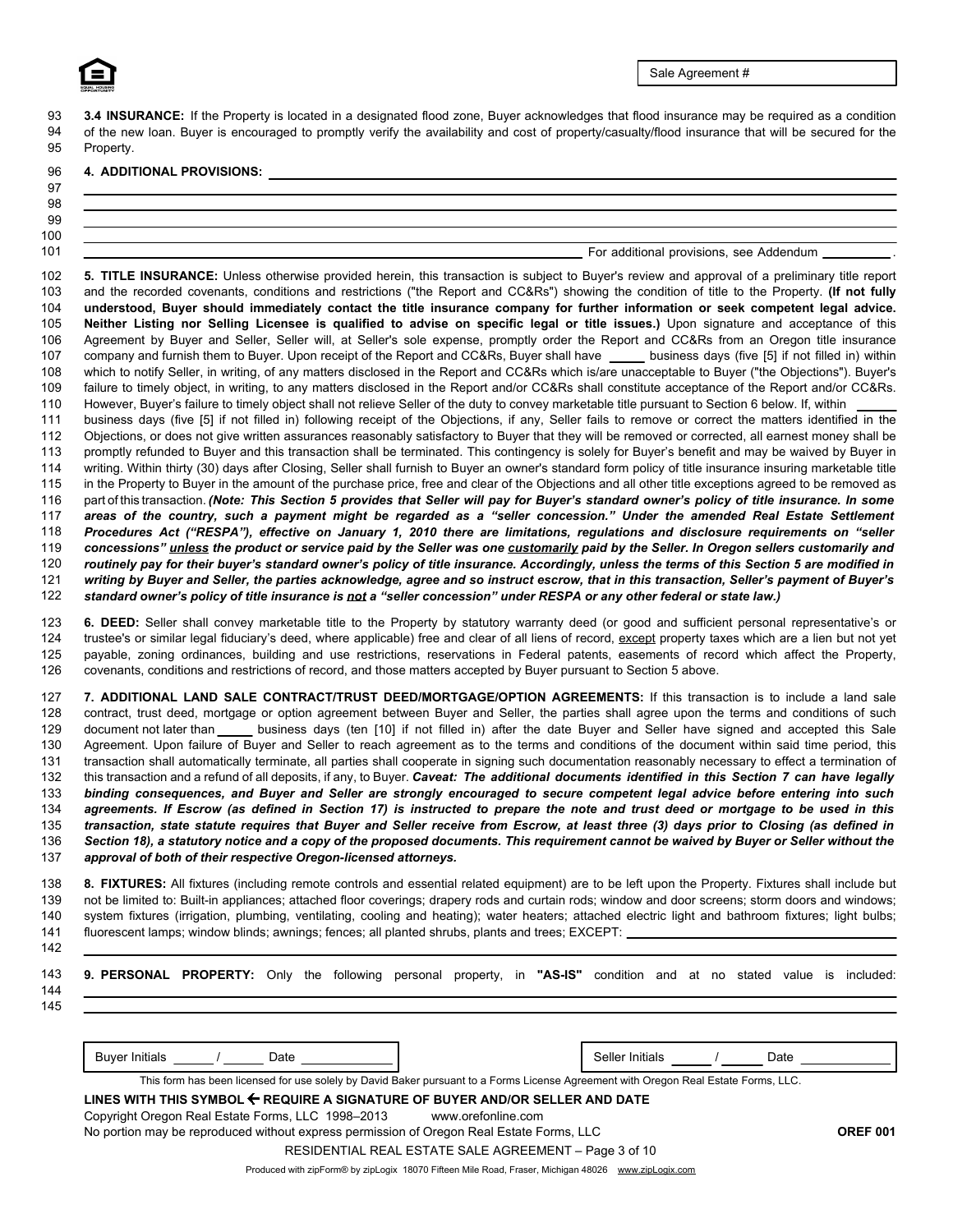146

| 147               |                                                                                                                                                                                                                                                                                                 |
|-------------------|-------------------------------------------------------------------------------------------------------------------------------------------------------------------------------------------------------------------------------------------------------------------------------------------------|
| 148               | 10. ALARM SYSTEM: NONE OWNED LEASED. If leased, Buyer O will O will not assume the lease at Closing.                                                                                                                                                                                            |
| 149<br>150<br>151 | 11. WOODSTOVE/FIREPLACE INSERT: Does the Property contain a woodstove or fireplace insert? $\Box$ Yes $\Box$ No<br>Is the woodstove or fireplace insert certified? [ Yes [ ] No [ ] Unknown If "No" or "Unknown," Seller to provide Buyer with OREF-046<br>Woodstove/Fireplace Insert Addendum. |
| 152               | 12. SELLER REPRESENTATIONS: Subject to other written disclosures made by Seller as a part of this transaction, Seller makes the                                                                                                                                                                 |
| 153               | following representations to Buyer:                                                                                                                                                                                                                                                             |
| 154               | (1) The primary dwelling is connected to (check all that apply): $\Box$ a public sewer system; $\Box$ an on-site sewage system; $\Box$ a public                                                                                                                                                 |
| 155               | water system; $\Box$ a private well; $\Box$ other (e.g., surface springs, cistern, etc.).                                                                                                                                                                                                       |
| 156               | (2) At the earlier of possession or Closing Date, the dwelling will have one or more operating smoke alarms, smoke detectors and                                                                                                                                                                |
| 157               | carbon monoxide detectors as required by law (See, http://www.oregon.gov/OSP/SFM/).                                                                                                                                                                                                             |
| 158<br>159        | (3) Seller has no knowledge of any hazardous substances in or about the Property other than substances (if any) contained in                                                                                                                                                                    |
| 160               | appliances and equipment. Buyer acknowledges that asbestos commonly exists in insulation, ceilings, floor coverings and other areas in<br>residential housing and may exist in the Property.                                                                                                    |
| 161               | (4) Seller knows of no material defects in or about the Property.                                                                                                                                                                                                                               |
| 162               | (5) All electrical wiring, heating, cooling, plumbing and irrigation equipment and systems and the balance of the Property, including the                                                                                                                                                       |
| 163               | yard, will be in substantially its present condition at the time Buyer is entitled to possession.                                                                                                                                                                                               |
| 164               | (6) Seller has no notice of any liens or assessments to be levied against the Property.                                                                                                                                                                                                         |
| 165               | (7) Seller has no notice from any governmental agency of any violation of law relating to the Property.                                                                                                                                                                                         |
| 166               | (8) Seller is not a "foreign person" under the Foreign Investment in Real Property Tax Act ("FIRPTA") as defined in this Agreement.                                                                                                                                                             |
| 167               | (9) Seller knows of no material discrepancies between visible lines of possession and use (such as existing fences, hedges, landscaping,                                                                                                                                                        |
| 168               | structures, driveways, and other such improvements) currently existing on the Property offered for sale and the legal description of the                                                                                                                                                        |
| 169<br>170        | Property.<br>Seller agrees to promptly notify Buyer if, prior to Closing, Seller receives actual notice of any event or condition which could result in                                                                                                                                         |
| 171               | making any previously disclosed material information relating to the Property substantially misleading or incorrect. These                                                                                                                                                                      |
| 172               | representations are made to the best of Seller's knowledge. Seller may have made no investigations. Exceptions to items (1) through (9)                                                                                                                                                         |
| 173               | are: the contract of the contract of the contract of the contract of the contract of the contract of the contract of the contract of the contract of the contract of the contract of the contract of the contract of the contr                                                                  |
| 174               |                                                                                                                                                                                                                                                                                                 |
| 175               |                                                                                                                                                                                                                                                                                                 |
| 176               |                                                                                                                                                                                                                                                                                                 |
| 177               | Buyer acknowledges that the above representations are not warranties regarding the condition of the Property and are not a substitute                                                                                                                                                           |
| 178               | for, nor in lieu of, Buyer's own responsibility to conduct a thorough and complete independent investigation, including the use of                                                                                                                                                              |
| 179               | professionals, where appropriate, regarding all material matters bearing on the condition of the Property, its value and its suitability for                                                                                                                                                    |
| 180               | Buyer's intended use. Neither the Listing nor Selling Licensees shall be responsible for conducting any inspection or investigation of                                                                                                                                                          |
| 181               | any aspects of the Property.                                                                                                                                                                                                                                                                    |
| 182               | 13. "AS-IS": Except for Seller's express written agreements and written representations contained herein, and Seller's Property                                                                                                                                                                 |
| 183               | Disclosure, if any, Buyer is purchasing the Property "AS-IS," in its present condition and with all defects apparent or not apparent. This                                                                                                                                                      |
| 184               | provision shall not be construed to limit Buyer's right to implied new home warranties, if any, that may otherwise exist under Oregon                                                                                                                                                           |
| 185               | law.                                                                                                                                                                                                                                                                                            |
| 186               | 14. PRIVATE WELL: If applicable, Seller represents that the private water well located on or serving the Property has provided an adequate                                                                                                                                                      |
| 187               | supply of water throughout the year for household use. To the best of Seller's knowledge, the water is fit for human consumption and the continued                                                                                                                                              |
| 188               | use of the well and water is authorized by and complies with the laws of the State of Oregon and appropriate governmental agencies. No other                                                                                                                                                    |

deficiencies, all within \_\_\_\_\_ business days (seven [7] if not filled in) after the date Buyer and Seller have signed this Agreement. If the written report representation is made concerning the water supply and well except as expressly stated in this Agreement. If the well provides water for domestic purposes, upon Seller's acceptance of Buyer's offer, Seller, at Seller's expense, will have the well tested for arsenic, nitrates and total coliform bacteria and for such other matters as are required by the Oregon Health Division. Upon receipt, Seller shall submit the test results to the Oregon Health Division and Buyer within forty-eight (48) hours. At Buyer's expense, Buyer may have the well water tested for quantity or quality by a qualified tester, and obtain a written report of such test(s), showing the deficiencies (if any) in the well and the standards required to correct the of any test made by Buyer or Seller shows a substantial deficiency in quantity or quality of the water, Buyer may terminate this transaction by delivering written notice of termination, together with a copy of the test report, to Seller or Listing Licensee within twenty-four (24) hours after the receipt by Buyer of the written test report unless, within twenty-four (24) hours after delivery of notice of termination, Seller agrees in writing to correct the deficiencies shown on the report. Any report obtained by Buyer will show what deficiencies, if any, are substantial. In the event any wells located upon the Property are not currently registered with the applicable governmental agency, Seller agrees to assist Buyer, at Buyer's sole 189 190 192 193 194 196 197 198 199 191 195

| Date<br>Buver<br>Initials         | Selle<br>nitials                                                                                |  | Date   |  |
|-----------------------------------|-------------------------------------------------------------------------------------------------|--|--------|--|
| This form<br>licensed<br>has been | d for use solely by David Baker pursuant to a Forms License Agreement with Oregon Real Estate I |  | Forms. |  |

**LINES WITH THIS SYMBOL REQUIRE A SIGNATURE OF BUYER AND/OR SELLER AND DATE** Copyright Oregon Real Estate Forms, LLC 1998–2013 www.orefonline.com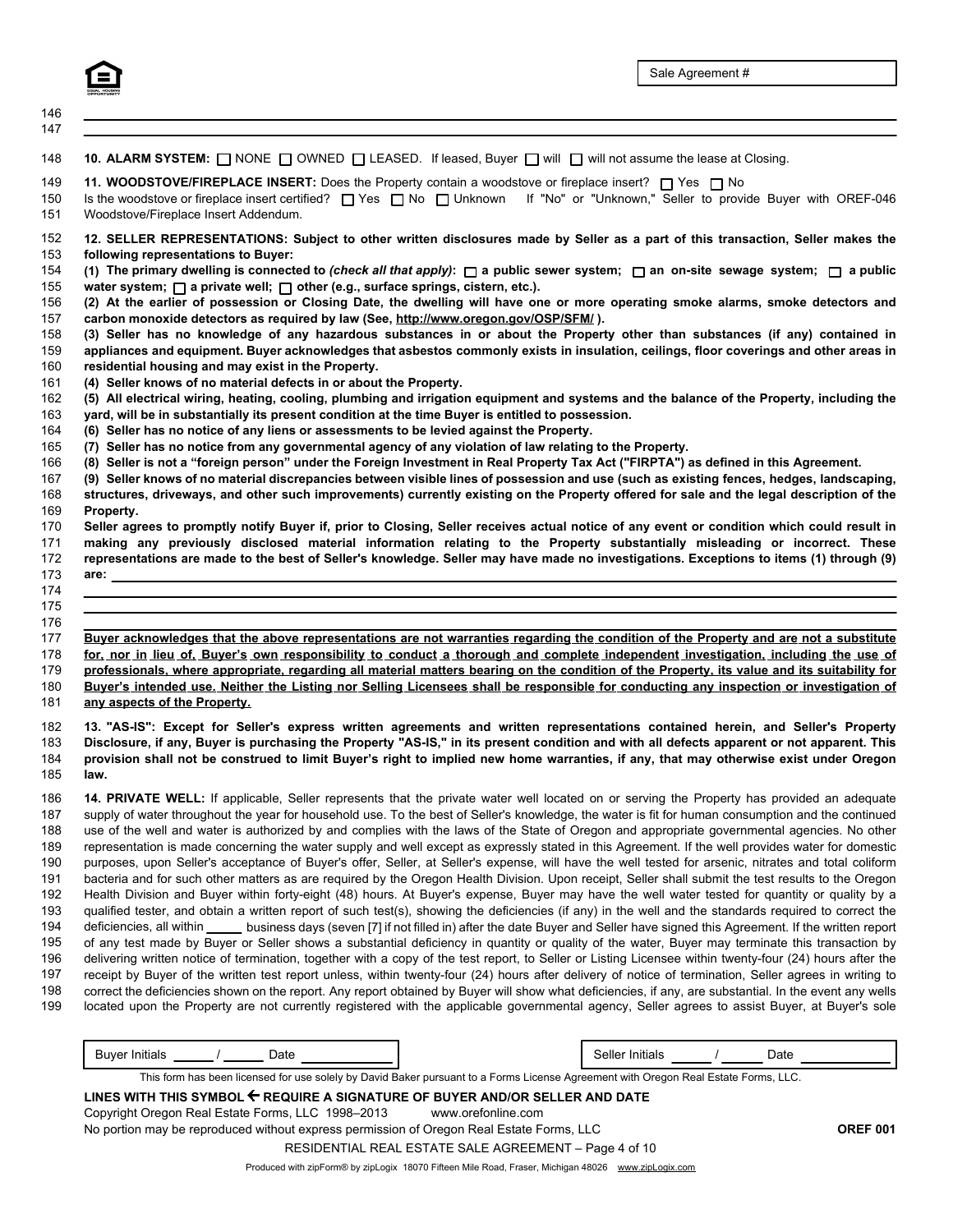

- 200 201 expense, in registering them. The preceding sentence shall survive Closing of this transaction. For additional well provisions, see OREF Private Well Addendum #082, or Addendum
- 202 OREF-082 Private Well Addendum is attached to this Agreement.

## **INSPECTIONS:** *(CHECK ONLY ONE BOX)*

208 209 203 204 205 206 207 **15.1 ENVRONMENTAL HEALTH CONDITIONS:** The following list identifies some, but not all, environmental conditions that may be found in and around all real property that may affect health: Asbestos, carbon monoxide, electric and magnetic fields, formaldehyde, lead and other contaminants in drinking water and well water, lead based paint, mold and mildew, radon, and leaking underground storage tanks. If Buyer has any concerns about these conditions or others, Buyer is encouraged to secure the services of a professional inspector, consultant, or health expert, for information and guidance. Neither the listing nor selling licensees are experts in environmental health hazards or conditions. For additional information, go to the Oregon Association of Realtors®' Buyer advisory at: http://www.oregonrealtors.org and the Oregon Public Health Division at http://public.health.oregon.gov/Pages/Homes.aspx

210 211 212 213 **15.2 INSPECTIONS:** Buyer understands that it is advisable to have a complete inspection of the Property by qualified professional(s) relating to such matters as structural condition, soil condition/compaction/stability, environmental issues, survey, zoning, operating systems, and suitability for Buyer's intended purpose. Neither Listing nor Selling Licensee is qualified to conduct such inspections and shall not be responsible to do so. For further details, Buyer is encouraged to review the Buyer Advisory at "http://www.oregonrealtors.org".

214 225 the date Buyer and Seller have signed this Agreement (hereinafter "the Inspection Period"), in which to complete all inspections **and** negotiations with Seller regarding any matters disclosed in any inspection report. However, during the Inspection Period, Seller shall not be required to modify any terms of this Agreement already reached with Buyer. Unless a written and signed modification is reached, at any time during the Inspection Period, Buyer may notify Seller or Listing Licensee, in writing, of Buyer's unconditional disapproval of the Property based on any inspection report(s), in which case, all earnest money deposits shall be promptly refunded and this transaction shall be terminated. Buyer shall promptly provide a copy of all reports to Seller only if requested by Seller. **If Buyer fails to provide Seller or Listing Licensee with written unconditional disapproval of any inspection report(s) by Midnight of the final day of the Inspection Period, Buyer shall be deemed to have accepted the condition of the Property. Note that if, prior to expiration of the Inspection Period, written agreement is reached with Seller regarding ALL** 215 216 217 218 219 220 221 222 223 224 226 **PROFESSIONAL INSPECTIONS:** At Buyer's expense, Buyer may have the Property and all elements and systems thereof inspected by one or more professionals of Buyer's choice. Provided, however, Buyer must specifically identify in this Agreement any desired inspections which may include testing or removal of any portion of the Property. Buyer understands that Buyer is responsible for the restoration of the Property following any inspection(s)/test(s) performed by Buyer or on Buyer's behalf. Buyer shall have \_\_\_\_\_ business days (ten [10] if not filled in), after **Buyer's requested repairs, the Inspection Period shall automatically terminate, unless the parties agree otherwise in writing.**

**ADDENDUM ALTERNATIVE INSPECTION PROCEDURES: OREF-058 PROFESSIONAL INSPECTION ADDENDUM OR OTHER INSPECTION is attached to this Agreement.** 227 228

**BUYER'S WAIVER OF INSPECTION CONTINGENCY:** Buyer represents to Seller and all Licensees and Firms that Buyer is fully satisfied with the condition of the Property and all elements and systems thereof and **knowingly and voluntarily** elects to waive the right to have any inspections performed as a contingency to the Closing of the transaction. Buyer's election to waive the right of inspection is solely Buyer's decision and at Buyer's own risk. 229 230 231 232

**16. LEAD-BASED PAINT CONTINGENCY PERIOD: If the Property was constructed before 1978, a Lead-Based Paint Disclosure Addendum (hereinafter "the Disclosure Addendum") shall be promptly signed by Seller, Buyer and Listing and Selling Licensees, and become a part of this Agreement. Buyer shall also be provided with a pamphlet entitled "Protect Your Family From Lead in Your Home." Buyer shall have calendar days (ten [10] unless a greater number is filled in) within which to conduct a lead-based paint assessment or inspection (hereinafter referred to as "the Lead-Based Paint Contingency Period"), which shall commence immediately when Buyer and Seller sign the Disclosure Addendum. Unless the opportunity to conduct a risk assessment or inspection is expressly waived in the Disclosure Addendum, Buyer may, in writing, unconditionally cancel this transaction during the Lead-Based Paint Contingency Period and receive a prompt return of all earnest money deposits. Buyer understands that the failure to give timely written notice of cancellation prior to Midnight on the last day of the Lead-Based Paint Contingency Period shall constitute acceptance of the condition of the Property as it relates to the presence of lead-based paint or lead-based paint hazards.** 233 234 235 236 237 238 239 240 241 242

- OREF-021 Lead-Based Paint Disclosure Addendum is attached to this Agreement. 243
- **17. ESCROW: This transaction shall be Closed at** 244

a neutral escrow located in the State of Oregon. Costs of Escrow shall be shared equally between Buyer and Seller, unless Buyer is financing **through Federal VA, in which case Seller shall pay all escrow costs.** 245 246

Unless otherwise provided herein, the parties agree as follows: Seller authorizes Listing Firm to order a preliminary title report and owner's title policy at Seller's expense and further authorizes Escrow to pay out of the cash proceeds of sale the expense of furnishing such policy, Seller's 247 248

| .<br>duver i<br>initiais<br>ี∼นเง |  | ۔eller۔<br>Initials |  | )ato |
|-----------------------------------|--|---------------------|--|------|
|-----------------------------------|--|---------------------|--|------|

This form has been licensed for use solely by David Baker pursuant to a Forms License Agreement with Oregon Real Estate Forms, LLC.

**LINES WITH THIS SYMBOL REQUIRE A SIGNATURE OF BUYER AND/OR SELLER AND DATE** Copyright Oregon Real Estate Forms, LLC 1998–2013 www.orefonline.com No portion may be reproduced without express permission of Oregon Real Estate Forms, LLC **OREF 001**

RESIDENTIAL REAL ESTATE SALE AGREEMENT – Page 5 of 10

**("Escrow"),**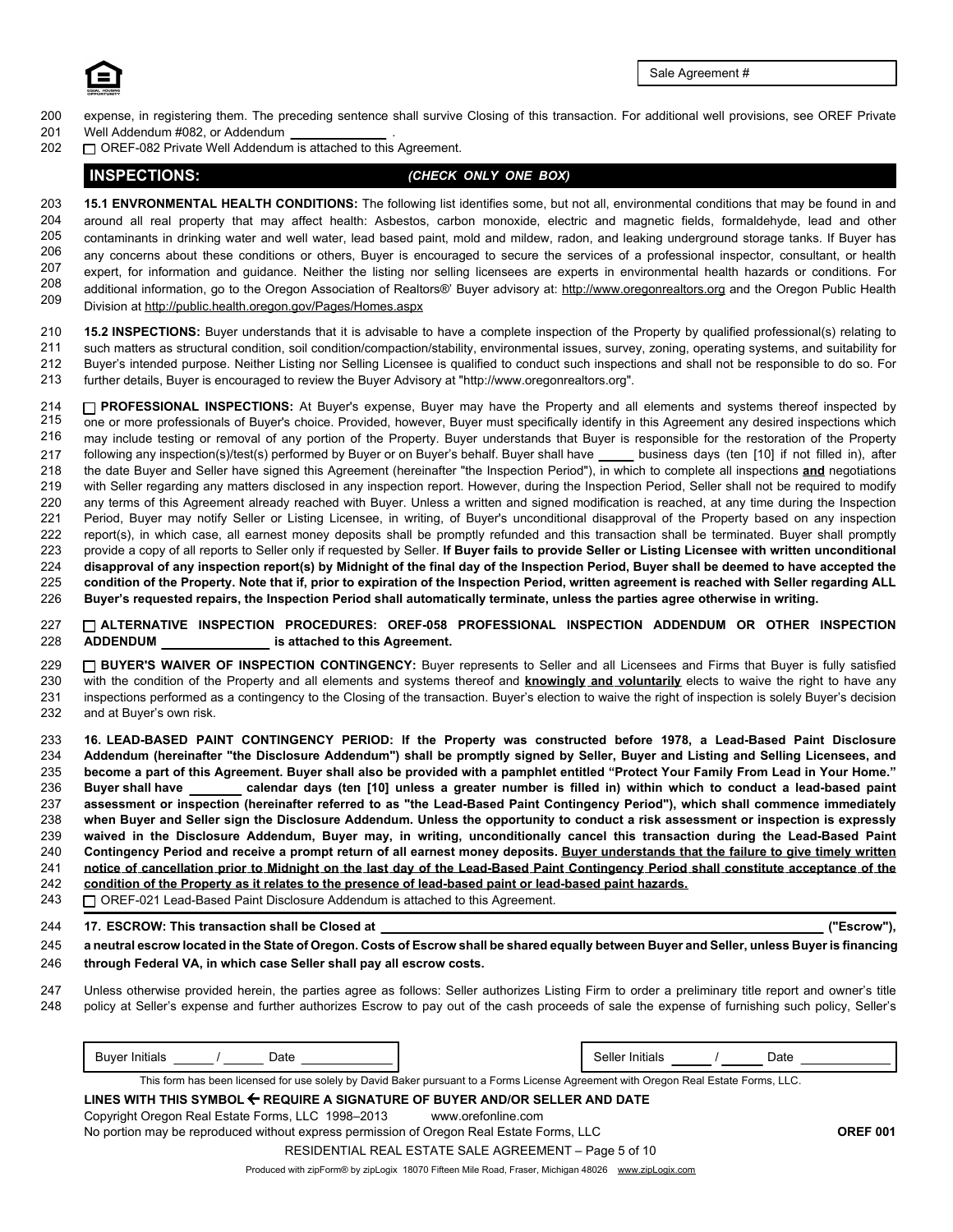

260

261

262

267

recording fees, Seller's Closing costs and any encumbrances on the Property payable by Seller on or before Closing. Buyer shall deposit with Escrow sufficient funds necessary to pay Buyer's recording fees, Buyer's Closing costs, and lender's fees, if any. Real estate fees, commissions or other compensation for professional real estate services provided by Listing and/or Selling Firms shall be paid at closing in accordance with the listing agreement, buyer service agreement or other written agreement for compensation. 249 250 251 252

### **18. CLOSING: Closing shall occur on a date mutually agreed upon by Buyer and Seller, but in no event later than** , 253

256 257 **("the Closing Deadline"). The terms "Closed", "Closing" or "Closing Date" shall mean when the deed or contract is recorded and funds are available to Seller. Buyer and Seller acknowledge that for Closing to occur by the Closing Deadline, it may be necessary to execute documents and deposit funds in Escrow prior to that date.** *Caveat: Section 7 above requires three (3) days prior to the Closing Deadline if Escrow is to prepare a note and a deed of trust or mortgage.* 254 255

| 258 19. POSSESSION: Seller shall remove all personal property (including trash and debris) that is not a part of this transaction, and deliver |  |
|------------------------------------------------------------------------------------------------------------------------------------------------|--|
| 259 possession of the Property to Buyer (select one):                                                                                          |  |

- (1) by 5:00 p.m. on Closing;
	- (2) by a.m. p.m. days after Closing;
- $(3)$  D by \_\_\_\_\_\_\_\_\_\_\_\_\_\_  $\Box$  a.m.  $\Box$  p.m. on the \_\_\_\_\_\_\_ day of \_

263 264 If a tenant is currently in possession of the Property *(check one)*: □ Buyer will accept tenant at closing; □ Seller shall have full responsibility for removal of tenant prior to closing.

265 266 **20. PRORATIONS:** Prorates for rents, current year's taxes, interest on assumed obligations, and other prepaid expenses attributable to the Property shall be as of: (check one)  $\Box$  the Closing Date;  $\Box$  date Buyer is entitled to possession; or  $\Box$ 

payment shall be made by Seller through Escrow at the time of Closing and no landlord-tenant relationship shall be created thereby, so long as Seller's possession does not exceed 90 days after the date of Closing. 268 269 270 271 **21. SELLER POSSESSION AFTER CLOSING:** In the event that Buyer and Seller have agreed that Seller will deliver possession after Closing, Seller shall pay as consideration \$ per day for each day after Closing that Seller is to remain in possession of the Property. Such

OREF-054 Agreement to Occupy After Closing, or Addendum **interlarational contains Agreement.** 272

**22. UTILITIES:** Seller shall pay all utility bills accrued to date Buyer is entitled to possession. **Buyer shall pay Seller for heating fuel then on premises, at Seller's supplier's rate on the possession date.** Payment shall be handled between Buyer and Seller outside of Escrow. 273 274

**23. PROPERTY TO REMAIN INSURED:** Seller shall keep the Property fully insured through Closing. 275

appliances. (See specific plan for details.) Will a plan be purchased for Buyer as a part of this transaction?  $\Box$  Yes  $\Box$  No **24. HOME WARRANTIES:** Home warranty plans may be available to help cover homeowner costs to repair/replace certain home systems and 276 277

If yes, identify plan and cost: \$ To be paid at Closing by: Buyer Seller 278

**25. ESCROW DEPOSIT:** Escrow is hereby instructed by Buyer and Seller as follows: (1) Upon your receipt of a copy of this Agreement marked "rejected" by Seller or upon Listing Firm's written advice that the offer is "rejected" by Seller, you are to refund all earnest money to Buyer. (2) Upon your receipt of a copy of this Agreement signed by Buyer and Seller, set up an escrow account and proceed with Closing in accordance with the terms of this Agreement. If you determine that the transaction cannot be Closed for any reason (whether or not there is then a dispute between Buyer and Seller), subject only to Section 40 below, you are to hold all earnest money deposits until you receive written instructions from Buyer and Seller, or a final ruling from a court or arbitrator, as to disposition of such deposits. 279 280 281 282 283 284

**26. EARNEST MONEY PAYMENT/REFUND:** If (1) Seller does not approve this Agreement; or (2) Seller signs and accepts this Agreement but fails to furnish marketable title; or (3) Seller fails to complete this transaction in accordance with this Agreement, or perform any other act as herein provided; or (4) any condition which Buyer has made an express contingency in this Agreement (and has not been otherwise waived) fails through no fault of Buyer, then all earnest money shall be promptly refunded to Buyer. However, acceptance by Buyer of the refund shall not constitute a waiver of other legal remedies available to Buyer. If Seller signs and accepts this Agreement and title is marketable; and (1) Buyer has misrepresented Buyer's financial status; or (2) Buyer's bank does not pay, when presented, any check given as earnest money; or (3) Buyer fails to redeem, when due, any note given as earnest money; or (4) Buyer fails to complete this transaction in accordance with this Agreement, or perform any other act as herein provided, then all earnest money paid or agreed to be paid shall be paid to Seller either as liquidated damages or as otherwise allowed under Oregon law, and this transaction shall be terminated. **It is the intention of the parties that Seller's sole remedy against Buyer for Buyer's failure to Close this transaction shall be limited to the amount of earnest money paid or agreed to be paid herein.** 285 286 287 288 289 290 291 292 293 294

**27. BINDING EFFECT/CONSENT:** This Agreement is binding upon the heirs, personal representatives, successors and assigns of Buyer and Seller. However, Buyer's rights under this Agreement or in the Property are not assignable without prior written consent of Seller. 295 296

297 298 299 **28.1 SELLER ADVISORY: OREGON STATE TAX WITHHOLDING OBLIGATIONS.** Subject to certain exceptions, Escrow is required to withhold a portion of Seller's proceeds if they are a non-resident individual or corporation as defined under Oregon law. Buyer and Seller agree to execute and deliver, as appropriate, any instrument, affidavit or statement, and to perform any acts reasonable or necessary to carry out the provisions of Oregon law.

| Date<br><b>Buver Initials</b>                                                                                                       |  | Seller Initials |  | Date |  |  |  |
|-------------------------------------------------------------------------------------------------------------------------------------|--|-----------------|--|------|--|--|--|
| This form has been licensed for use solely by David Baker pursuant to a Forms License Agreement with Oregon Real Estate Forms, LLC. |  |                 |  |      |  |  |  |
|                                                                                                                                     |  |                 |  |      |  |  |  |

**LINES WITH THIS SYMBOL REQUIRE A SIGNATURE OF BUYER AND/OR SELLER AND DATE** Copyright Oregon Real Estate Forms, LLC 1998–2013 www.orefonline.com No portion may be reproduced without express permission of Oregon Real Estate Forms, LLC **OREF 001** RESIDENTIAL REAL ESTATE SALE AGREEMENT – Page 6 of 10

.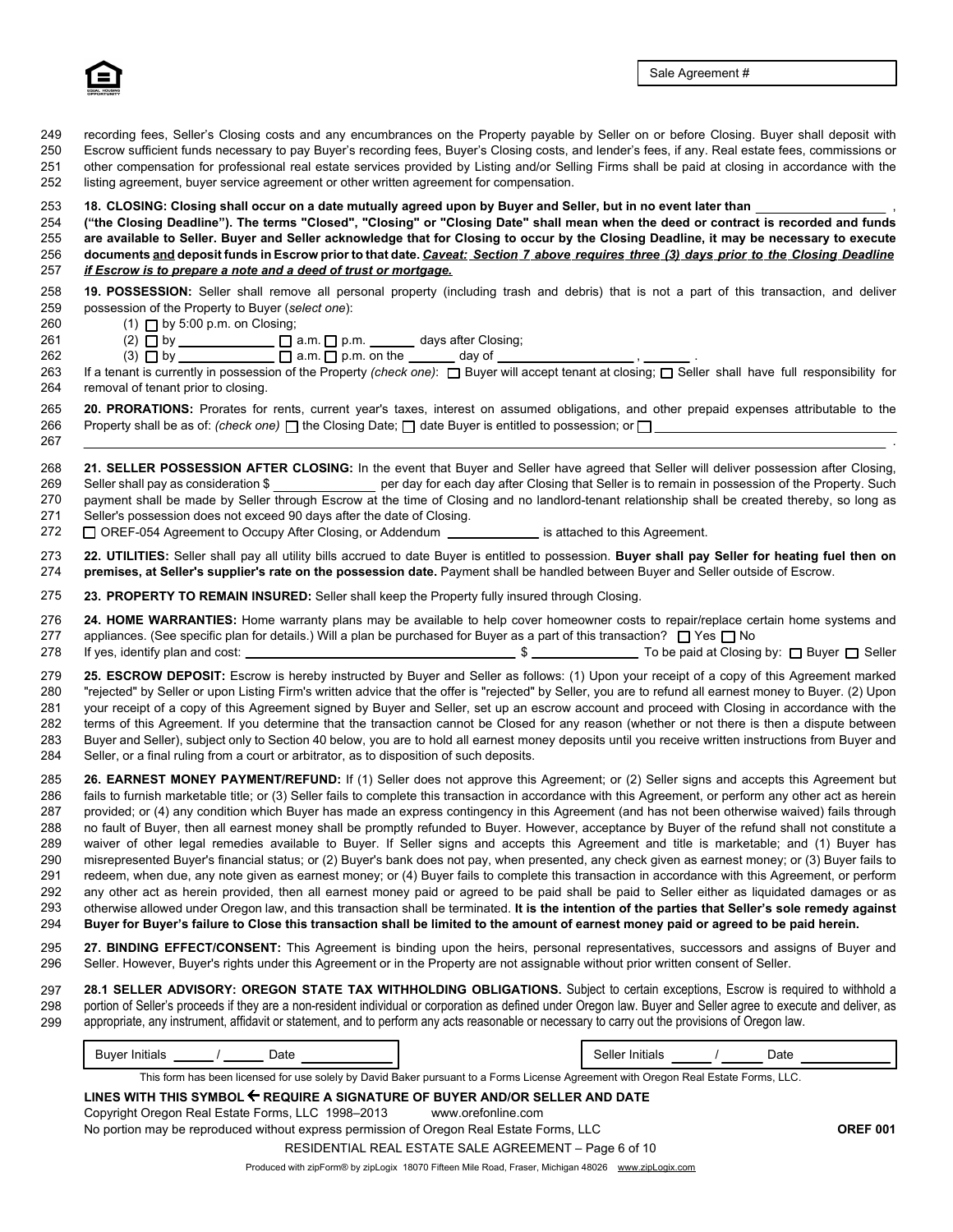307 308 309 310 311 312 313 314 315 316 317 318 319 320 321 **FIRPTA APPLIES TO THIS TRANSACTION, ESCROW'S ROLE AS A QUALIFIED SUBSTITUTE MAY RESULT IN A DELAY IN CLOSING THIS TRANSACTION. UNLESS OTHERWISE PROVIDED IN THIS SALE AGREEMENT OR ANY SUBSEQUENT SIGNED WRITTEN AGREEMENT BETWEEN SELLER AND BUYER, CONFIRMATION OF SELLER'S NON-FIRPTA STATUS IS NOT A CONTINGENCY IN THIS TRANSACTION. 28.2 SELLER/BUYER ADVISORY: FIRPTA TAX WITHHOLDING OBLIGATIONS.** Seller is advised that upon Closing, Federal law, known as the Foreign Investment in Real Property Tax Act ("FIRPTA"), allows an escrow company, if they agree, to withhold a portion of Seller's proceeds if the real property is located within the United States and Seller is a "foreign person." A "foreign person" includes a non-resident alien individual, foreign corporation, foreign partnership, foreign trust and foreign estate. The amount deducted from Seller's proceeds is ten percent (10%) of the gross sales price and is required to be delivered over to the Internal Revenue Service ("IRS") within twenty (20) days of the closing of the transaction. Buyer may become responsible for 300 payment if FIRPTA applies and Escrow is not instructed to withhold the funds. FIRPTA will not apply to this transaction so long as: (a) The sale price is 301 \$300,000 or less; (b) The Property is to be used by Buyer as a residence; and, (c) Buyer is an individual. Where applicable, Buyer and Seller agree to execute 302 and deliver, as appropriate, any instrument, affidavit or statement, reasonably requested by Escrow to carry out the provisions of FIRPTA. **NOTE: A<sup>T</sup> SECTION** 303 12 OF THIS AGREEMENT, SELLER REPRESENTS THAT SELLER IS NOT A "FOREIGN PERSON" (HEREINAFTER "SELLER'S NON-FIRPTA STATUS"). IF SELLER IS 304 **UNSURE, SELLER SHOULD FIRST CONFER WITH SELLER'S TAX COUNSEL OR CPA BEFORE ENTERING INTO THIS TRANSACTION. IN SUBMITTING THIS OFFER, BUYER** 305 **REPRESENTS THAT BUYER HAS NO KNOWLEDGE, INFORMATION, OR BELIEF THAT SELLER IS A FOREIGN PERSON OR THAT THIS TRANSACTION IS SUBJECT TO FIRPTA.** 306 **SELLER ACKNOWLEDGES THAT BUYER, LISTING AND SELLING LICENSEES, THEIR RESPECTIVE FIRMS, AND ESCROW, ITS AGENTS, EMPLOYEES AND** REPRESENTATIVES, SHALL HAVE THE ABSOLUTE RIGHT TO RELY UPON SELLER'S REPRESENTATION OF SELLER'S NON-FIRPTA STATUS AT SECTION 12, ABOVE. **THIS RIGHT OF RELIANCE SHALL CONTINUE THROUGH THE CLOSING DATE AND THEREAFTER, UNLESS SELLER HAS DISCLOSED OTHERWISE IN A WRITTEN COUNTER-**OFFER OR ADDENDUM TO THIS SALE AGREEMENT. IF AT ANY TIME DURING THIS TRANSACTION, IT IS DETERMINED THAT SELLER'S REPRESENTATION OF SELLER'S NON-FIRPTA STATUS WAS INCORRECT, FOR ANY REASON, SELLER AND BUYER HEREBY APPOINT AND INSTRUCT ESCROW TO ACT AS THE QUALIFIED SUBSTITUTE **FOR BUYER AS DEFINED BY THE IRS, FOR PURPOSES OF PREPARING THE NECESSARY PAPERWORK, WITHHOLDING THE NECESSARY FUNDS, AND REMITTING THE SAME TO THE IRS. IF FOR ANY REASON, ESCROW DECLINES TO ACT AS A QUALIFIED SUBSTITUTE, ESCROW IS REQUESTED TO PROMPTLY NOTIFY SELLER AND BUYER IN A TIMELY MANNER SO THEY MAY MAKE OTHER ARRANGEMENTS PRIOR TO THE SCHEDULED CLOSING. SELLER AND BUYER ACKNOWLEDGE THAT IF**

322 323 324 325 326 327 328 329 330 331 332 333 334 **29. APPROVED USES:** THE PROPERTY DESCRIBED IN THIS INSTRUMENT MAY NOT BE WITHIN A FIRE PROTECTION DISTRICT PROTECTING STRUCTURES. THE PROPERTY IS SUBJECT TO LAND USE LAWS AND REGULATIONS THAT, IN FARM OR FOREST ZONES, MAY NOT AUTHORIZE CONSTRUCTION OR SITING OF A RESIDENCE AND THAT LIMIT LAWSUITS AGAINST FARMING OR FOREST PRACTICES, AS DEFINED IN ORS 30.930, IN ALL ZONES. BEFORE SIGNING OR ACCEPTING THIS INSTRUMENT, THE PERSON TRANSFERRING FEE TITLE SHOULD INQUIRE ABOUT THE PERSON'S RIGHTS, IF ANY, UNDER ORS 195.300, 195.301 AND 195.305 TO 195.336 AND SECTIONS 5 TO 11, CHAPTER 424, OREGON LAWS 2007, SECTIONS 2 TO 9 AND 17, CHAPTER 855, OREGON LAWS 2009, AND SECTIONS 2 TO 7, CHAPTER 8, OREGON LAWS 2010. BEFORE SIGNING OR ACCEPTING THIS INSTRUMENT, THE PERSON ACQUIRING FREE TITLE TO THE PROPERTY SHOUD CHECK WITH THE APPROPRIATE CITY OR COUNTY PLANNING DEPARTMENT TO VERIFY THAT THE UNIT OF LAND BEING TRANSFERRED IS A LAWFULLY ESTABLISHED LOT OR PARCEL, AS DEFINED IN ORS 92.010 OR 215.010, TO VERIFY THE APPROVED USES OF THE LOT OR PARCEL, TO VERIFY THE EXISTENCE OF FIRE PROTECTION FOR STRUCTURES AND TO INQUIRE ABOUT THE RIGHTS OF NEIGHBORING PROPERTY OWNERS, IF ANY, UNDER ORS 195.300,195.301 AND 195.305 TO 195.336 AND SECTIONS 5 TO 11, CHAPTER 424, OREGON LAWS 2007, SECTIONS 2 TO 9 AND 17, CHAPTER 855, OREGON LAWS 2009, AND SECTIONS 2 TO 7, CHAPTER 8, OREGON LAWS 2010."

escrow or cause additional expense or liability to the cooperating party. Unless otherwise provided herein, this provision shall not become a contingency to the Closing of this transaction. 335 336 337 338 **30. IRC 1031 EXCHANGE:** In the event Buyer or Seller elects to complete an IRC 1031 exchange in this transaction, the other party agrees to cooperate with them and the accommodator, if any, in a manner necessary to complete the exchange, so long as it will not delay the Close of

31.1 LEVY OF ADDITIONAL PROPERTY TAXES: The Property: *(check one)*  $\Box$  is  $\Box$  is not specially assessed for property taxes (e.g., farm, forest or other) in a way which may result in levy of additional taxes in the future. If it is specially assessed, Seller represents that the Property is current as to income or other conditions required to preserve its deferred tax status. If, as a result of Buyer's actions or the Closing of this transaction, the Property either is disqualified from special use assessment or loses its deferred property tax status, unless otherwise specifically provided in this Agreement, Buyer shall be responsible for and shall pay when due, any deferred and/or additional taxes and interest which may be levied against the Property and shall hold Seller completely harmless therefrom. However, if as a result of Seller's actions prior to Closing, the Property either is disqualified from its entitlement to special use assessment or loses its deferred property tax status, Buyer may, at Buyer's sole option, promptly terminate this transaction and receive a refund of all deposits paid by Buyer in anticipation of Closing; or Close this transaction and hold Seller responsible to pay into Escrow all deferred and/or additional taxes and interest which may be levied or recaptured against the Property and hold Buyer completely harmless therefrom. The preceding shall not be construed to limit Buyer's or Seller's available remedies or damages arising from a breach of this Section 31.1. 339 340 341 342 343 344 345 346 347 348 349

**31.2 HISTORIC PROPERTY DESIGNATION:** If the Property described in this instrument is subject to special assessment under ORS 358.475. Seller to provide OREF-045 Historic Property Addendum. 350 351

| ∍ate<br> | tials | Date |
|----------|-------|------|
|          |       |      |

This form has been licensed for use solely by David Baker pursuant to a Forms License Agreement with Oregon Real Estate Forms, LLC.

| LINES WITH THIS SYMBOL $\Leftarrow$ REQUIRE A SIGNATURE OF BUYER AND/OR SELLER AND DATE             |                 |
|-----------------------------------------------------------------------------------------------------|-----------------|
| Copyright Oregon Real Estate Forms, LLC 1998-2013<br>www.orefonline.com                             |                 |
| No portion may be reproduced without express permission of Oregon Real Estate Forms, LLC            | <b>OREF 001</b> |
| RESIDENTIAL REAL ESTATE SALE AGREEMENT – Page 7 of 10                                               |                 |
| Produced with zipForm® by zipLogix 18070 Fifteen Mile Road, Fraser, Michigan 48026 www.zipLogix.com |                 |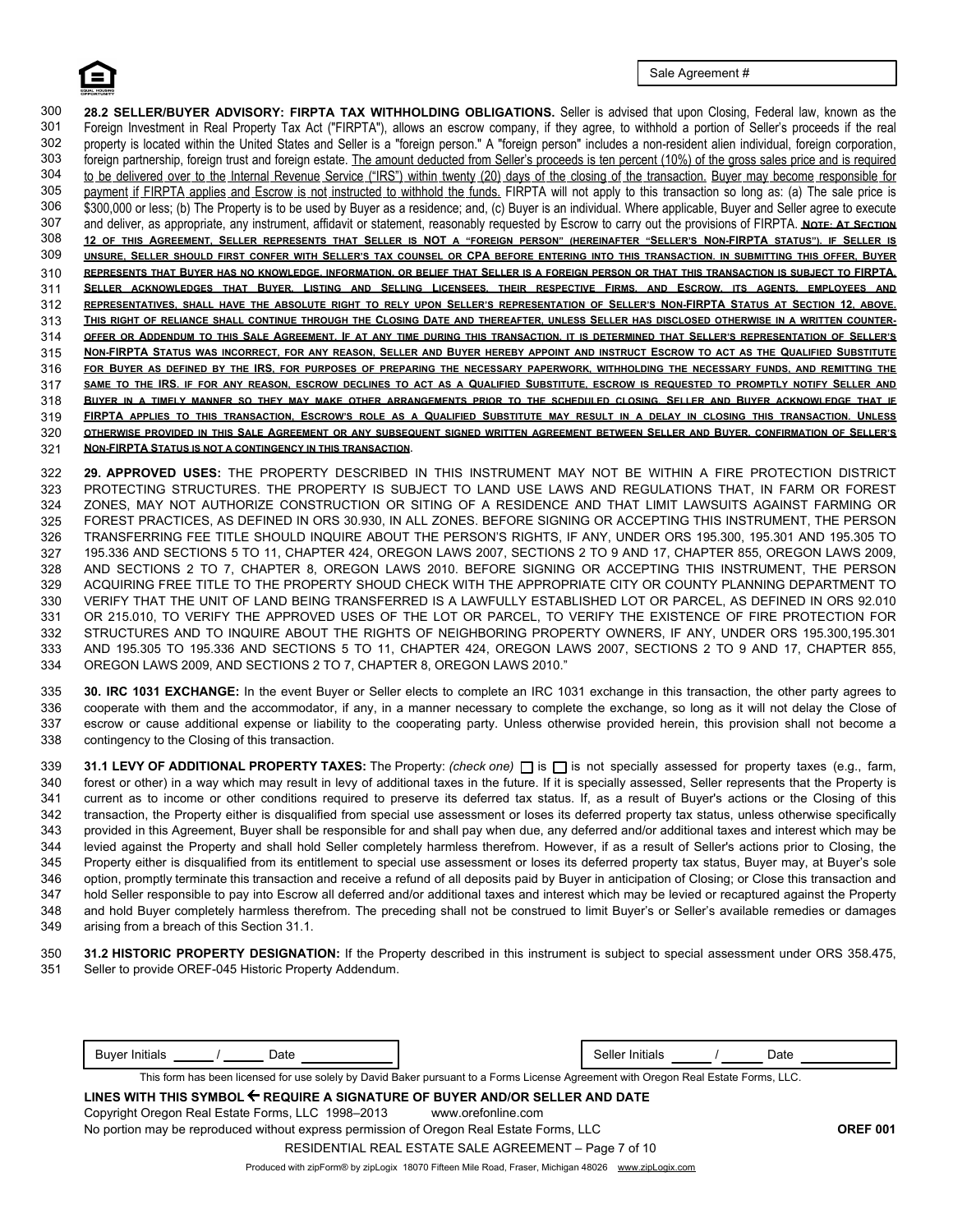

# DISPUTE RESOLUTION INVOLVING BUYER AND SELLER ONLY

358 359 **32. DISPUTE RESOLUTION BETWEEN BUYER AND SELLER:** Buyer and Seller agree that all claims, controversies and disputes between them, including those for rescission (hereinafter collectively referred to as "Claims"), relating directly or indirectly to this transaction, shall be resolved in accordance with the procedures set forth herein, which shall expressly survive Closing or earlier termination of this Agreement. Provided, however, the following matters shall not constitute Claims: (1) any proceeding to collect, interpret or enforce any mortgage, trust deed, land sale contract or recorded construction lien; or (2) a forcible entry and detainer action (eviction). The filing in court for the issuance of any provisional process or similar remedy described in the Oregon or Federal Rules of Civil Procedure shall not constitute a waiver of the right or duty to utilize the dispute resolution procedures specified herein. In the event of any suit, action or arbitration relating to the enforcement or interpretation of this Agreement, the matter shall be governed exclusively by Oregon law, and venue shall be placed in the State of Oregon for all purposes. 352 353 354 355 356 357

360 361 **33. SMALL CLAIMS BETWEEN BUYER AND SELLER:** Notwithstanding the following Sections, Buyer and Seller agree that all Claims that are within the jurisdiction of the Small Claims Court shall be brought and decided there, in lieu of mediation, arbitration or litigation in any other forum.

362 363 364 365 366 367 368 **34. MEDIATION BETWEEN BUYER AND SELLER:** If Buyer or Seller were represented in this transaction by a Licensee whose principal broker is a member of the National Association of REALTORS $^\circ$ , all Claims shall be submitted to mediation in accordance with the procedures of the Home Seller/Home Buyer Dispute Resolution System of the National Association of REALTORS®, or other organization-adopted mediation program (collectively "the System"). Provided, however, if Licensee's principal broker is not a member of the National Association of REALTORS® or the System is not available through the principal broker's Association of REALTORS®, then all Claims shall be submitted to mediation either through: (1) the special mediation program administered by Arbitration Service of Portland ("ASP"), or (2) any other impartial private mediator(s) or program(s) so long as such services are available in the county where the Property is located, as selected by the party first filing for mediation.

373 374 375 376 377 meeting any applicable statutes of limitation or for purposes of filing a lis pendens. Buyer or Seller may file Claims either with ASP or, alternatively, with any other professional arbitration service that has existing rules of arbitration, provided that the selected alternative service also uses arbitrators who are in good standing with the Oregon State Bar, with expertise in real estate law and who can conduct the hearing in the county where the Property is located. The arbitration service in which the Claim is first filed shall handle the case to its conclusion. BY CONSENTING TO THIS PROVISION BUYER AND SELLER ARE AGREEING THAT DISPUTES ARISING UNDER THIS AGREEMENT SHALL BE HEARD AND DECIDED BY ONE OR MORE NEUTRAL ARBITRATORS AND BUYER AND SELLER ARE GIVING UP THE RIGHT TO HAVE THE MATTER TRIED BY A JUDGE OR JURY. THE RIGHT TO APPEAL AN ARBITRATION DECISION IS LIMITED UNDER OREGON LAW. 369 370 371 372 **35. ARBITRATION BETWEEN BUYER AND SELLER:** All Claims that have not been resolved by mediation, or otherwise, shall be submitted to final and binding private arbitration in accordance with Oregon laws. Filing for arbitration shall be treated the same as filing in court for purposes of

378 379 380 381 382 383 **36. ATTORNEY FEES IN CLAIMS BETWEEN BUYER AND SELLER:** The prevailing party in any suit, action or arbitration (excluding those Claims filed in Small Claims Court) between Buyer and Seller shall be entitled to recovery of all reasonable attorney fees and costs and disbursements as defined in ORCP 68 (including all filing and mediator fees paid in mediation). Provided, however, if a mediation service was available to Buyer or Seller when the Claim arose, the prevailing party shall not be entitled to any award of attorney fees unless it is established to the satisfaction of the arbitrator(s) or judge that the prevailing party offered or agreed in writing to participate in mediation prior to, or promptly upon, the filing in arbitration or court.

# **DISPUTE RESOLUTION INVOLVING LICENSEES OR FIRMS**

resolved exclusively as follows: (1) If within the jurisdictional limit of Small Claims Court, the matter shall be brought and decided there, in lieu of arbitration or litigation in any other forum. (2) All other claims, controversies or disputes involving such Licensee or Firm shall be resolved through final and binding arbitration using the arbitration selection process described in Section 35 above. Filing for arbitration shall be treated the same as filing in court for purposes of meeting any applicable statutes of limitation or for purposes of filing a lis pendens. This Section 37 shall be in lieu of litigation involving such Licensee or Firm in any other forum. Such Licensee or Firm may voluntarily participate in formal or informal mediation at any time, but shall not be required to do so under this Section 37. This Section 37 shall not apply to those matters in which: (a) The claim, controversy or dispute is exclusively between REALTORS®and is otherwise required to be resolved under the Professional Standards Arbitration provisions of the National Association of REALTORS®; (b) Licensee or Firm has agreed to participate in alternative dispute resolution in a prior written listing, service or fee agreement with Buyer or Seller, or (c) Licensee or Firm is Buyer or Seller in this transaction (in which case, Sections 32-36 shall apply). This Section 37 shall expressly survive Closing or earlier termination of this Agreement. In the event of any suit, action or 387 388 389 390 391 392 393 395 396 397 398 399 394 384 385 386 arbitration relating to the enforcement or interpretation of this Agreement, the matter shall be governed exclusively by Oregon law, and venue shall be placed in the State of Oregon for all purposes. **In the event that one or more Licensees and/or Firms have been named or included in any claims, controversies or disputes that also include Buyer and/or Seller, the alternative dispute resolution and attorney fee provisions of Sections 32-36 above shall continue to apply to Buyer and/or Seller, and this Section 37 shall apply exclusively to Licensees and/or 37. SMALL CLAIMS COURT AND ARBITRATION:** All claims, controversies or disputes relating to this transaction, including those for rescission, in which a Licensee or Firm identified in the Final Agency Acknowledgment Section above is named or included as a party, shall be 400 **Firms.**

|  |  |  |  |  | 401 38. RECEIPT FOR EARNEST MONEY: Selling Firm acknowledges receipt of earnest money from Buyer in the sum of \$ |  |
|--|--|--|--|--|-------------------------------------------------------------------------------------------------------------------|--|
|--|--|--|--|--|-------------------------------------------------------------------------------------------------------------------|--|

Buyer Initials \_\_\_\_\_\_\_/ \_\_\_\_\_\_ Date Seller Initials / Date

This form has been licensed for use solely by David Baker pursuant to a Forms License Agreement with Oregon Real Estate Forms, LLC.

**LINES WITH THIS SYMBOL REQUIRE A SIGNATURE OF BUYER AND/OR SELLER AND DATE** Copyright Oregon Real Estate Forms, LLC 1998–2013 www.orefonline.com No portion may be reproduced without express permission of Oregon Real Estate Forms, LLC **OREF 001** RESIDENTIAL REAL ESTATE SALE AGREEMENT – Page 8 of 10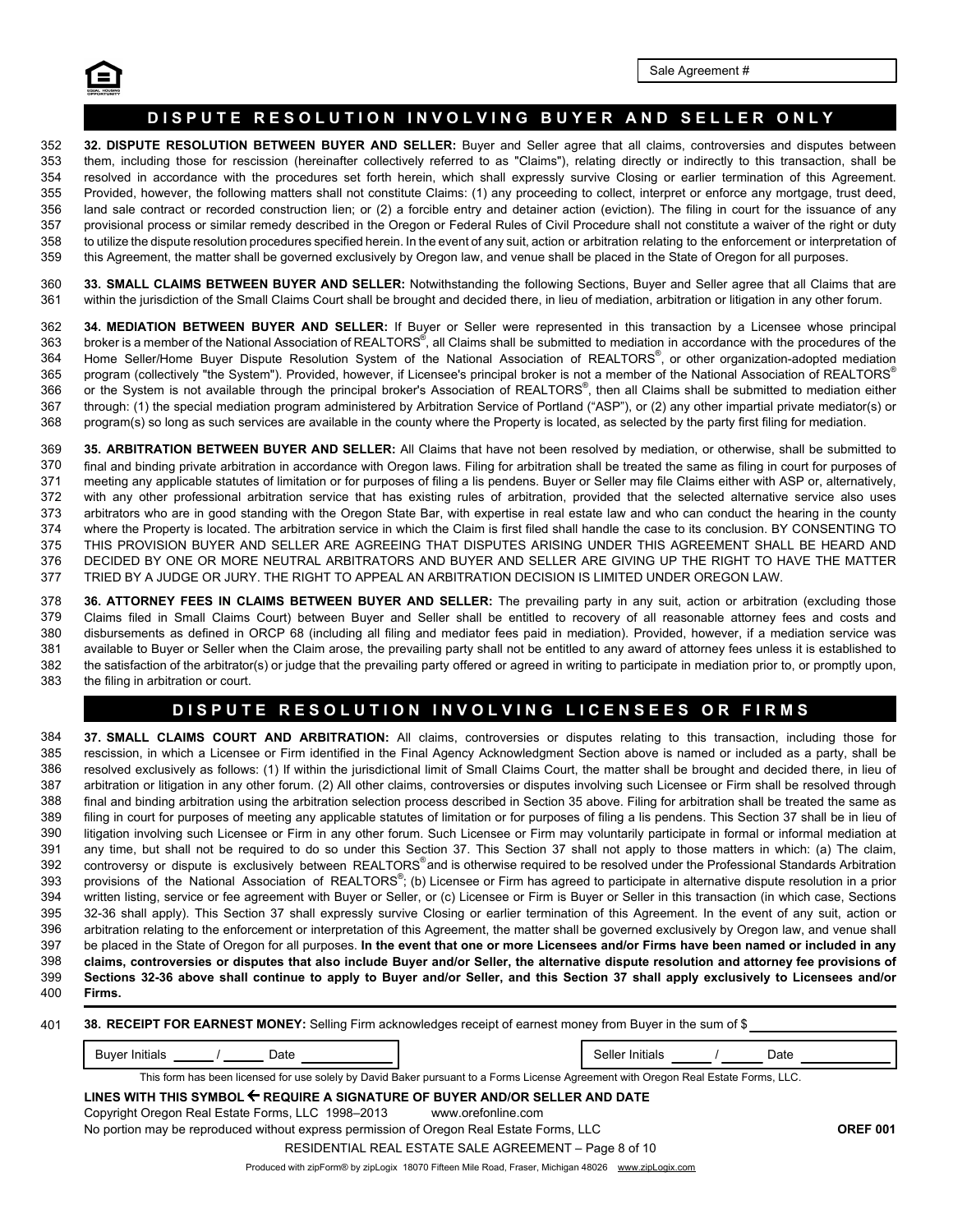

|                                                                |                                                                      | □ business □ calendar days (check one) after mutual acceptance of this Agreement; or                                                                                                                                                                                                                                                                                                                                                                                                                                                                                                                                                                                                                                                                                                                                                                                                                                                                                                                                                                                                                                                                       |                                             |
|----------------------------------------------------------------|----------------------------------------------------------------------|------------------------------------------------------------------------------------------------------------------------------------------------------------------------------------------------------------------------------------------------------------------------------------------------------------------------------------------------------------------------------------------------------------------------------------------------------------------------------------------------------------------------------------------------------------------------------------------------------------------------------------------------------------------------------------------------------------------------------------------------------------------------------------------------------------------------------------------------------------------------------------------------------------------------------------------------------------------------------------------------------------------------------------------------------------------------------------------------------------------------------------------------------------|---------------------------------------------|
| □ Other form of earnest money:                                 |                                                                      |                                                                                                                                                                                                                                                                                                                                                                                                                                                                                                                                                                                                                                                                                                                                                                                                                                                                                                                                                                                                                                                                                                                                                            |                                             |
| (check all that apply):                                        |                                                                      | 39. EARNEST MONEY INSTRUCTIONS: Buyer instructs Selling Firm, and Selling Firm agrees, to handle the earnest money as follows                                                                                                                                                                                                                                                                                                                                                                                                                                                                                                                                                                                                                                                                                                                                                                                                                                                                                                                                                                                                                              |                                             |
| promissory note with<br>disposition of earnest money deposits. | PARTIES HAVE AUTHORIZED TO BE TRANSFERRED TO A THIRD PARTY.          | Hold any earnest money that is in the form of a check undeposited pending mutual acceptance of this Agreement and all agreed-upon counter<br>offers, after which time deposit it as provided herein within three (3) banking days. [ Deposit any earnest money funds redeemed under a<br>account, and thereafter/or neposit with Escrow. In the event the earnest money is deposited in Selling Firm's trust account or with Escrow<br>(collectively "the Deposit Holder"), and the Deposit Holder has arranged to have interest on such deposit transferred to a qualified public benefit<br>corporation for distribution to organizations and individuals for first time home-buying assistance and development of affordable housing pursuant to<br>ORS 696.241(6) or ORS 696.578(3), all parties acknowledge and agree that any interest accruing on the earnest money so deposited shall be<br>transferred in accordance with this provision. The preceding sentence shall be subject to any other statutes or regulations governing the<br>SELLING LICENSEE AND SELLING FIRM SHALL HAVE NO FURTHER LIABILITY WITH RESPECT TO EARNEST MONEY WHICH THE |                                             |
|                                                                |                                                                      |                                                                                                                                                                                                                                                                                                                                                                                                                                                                                                                                                                                                                                                                                                                                                                                                                                                                                                                                                                                                                                                                                                                                                            |                                             |
|                                                                | <b>Selling Firm</b>                                                  |                                                                                                                                                                                                                                                                                                                                                                                                                                                                                                                                                                                                                                                                                                                                                                                                                                                                                                                                                                                                                                                                                                                                                            | Selling Licensee Signature                  |
|                                                                |                                                                      |                                                                                                                                                                                                                                                                                                                                                                                                                                                                                                                                                                                                                                                                                                                                                                                                                                                                                                                                                                                                                                                                                                                                                            |                                             |
|                                                                | receive Buyer's notice of revocation, if any, on Seller's behalf.    | not receive the Statement from Seller before Closing. Buyer may waive the right of revocation only in writing. Seller authorizes Listing Firm to<br>41. COUNTERPARTS/DELIVERY: This Agreement may be signed in multiple counterparts with the same legal effect as if all parties signed the<br>same document. This shall mean that delivery (e.g., transmissions manually, by facsimile, electronic mail, overnight mail, first-class regular or<br>certified mail, etc.) of a legible true copy of a signed original of this Agreement, including but not limited to all addenda, counter offers, and legal<br>notices required thereunder, shall be treated the same as delivery of the original document.                                                                                                                                                                                                                                                                                                                                                                                                                                              |                                             |
|                                                                |                                                                      | 42. AGREEMENT TO PURCHASE: Buyer agrees to purchase the Property upon the terms and conditions set forth in this Agreement.                                                                                                                                                                                                                                                                                                                                                                                                                                                                                                                                                                                                                                                                                                                                                                                                                                                                                                                                                                                                                                |                                             |
|                                                                | signing or should be made an express contingency in this Agreement.  | Buyer acknowledges receipt of a completely filled in copy of this Agreement which Buyer has fully read and understands. Buyer<br>acknowledges that Buyer has not relied upon any oral or written statements made by Seller or any Licensee which are not expressly<br>contained in this Agreement. Neither Seller nor any Licensee(s) warrant the square footage of any structure or the size of any land being<br>purchased. If square footage or land size is a material consideration, all structures and land should be measured by Buyer prior to                                                                                                                                                                                                                                                                                                                                                                                                                                                                                                                                                                                                     |                                             |
|                                                                |                                                                      |                                                                                                                                                                                                                                                                                                                                                                                                                                                                                                                                                                                                                                                                                                                                                                                                                                                                                                                                                                                                                                                                                                                                                            |                                             |
|                                                                |                                                                      | after the Offer Deadline, it shall not be binding upon Buyer unless accepted by Buyer in writing within _______ business days (two [2] if not filled in)<br>after the date of Seller's acceptance by so indicating at Section 45 below. This offer may be accepted by Seller only in writing.                                                                                                                                                                                                                                                                                                                                                                                                                                                                                                                                                                                                                                                                                                                                                                                                                                                              |                                             |
|                                                                |                                                                      |                                                                                                                                                                                                                                                                                                                                                                                                                                                                                                                                                                                                                                                                                                                                                                                                                                                                                                                                                                                                                                                                                                                                                            | □ a.m. □ p.m., (the Offer Deadline), if not |
|                                                                |                                                                      |                                                                                                                                                                                                                                                                                                                                                                                                                                                                                                                                                                                                                                                                                                                                                                                                                                                                                                                                                                                                                                                                                                                                                            |                                             |
|                                                                |                                                                      |                                                                                                                                                                                                                                                                                                                                                                                                                                                                                                                                                                                                                                                                                                                                                                                                                                                                                                                                                                                                                                                                                                                                                            |                                             |
|                                                                |                                                                      |                                                                                                                                                                                                                                                                                                                                                                                                                                                                                                                                                                                                                                                                                                                                                                                                                                                                                                                                                                                                                                                                                                                                                            |                                             |
|                                                                |                                                                      | NO CHANGES OR ALTERATIONS ARE PERMITTED TO ANY PORTION OF THE PRE-PRINTED FORMAT OR TEXT OF THIS FORM. ANY                                                                                                                                                                                                                                                                                                                                                                                                                                                                                                                                                                                                                                                                                                                                                                                                                                                                                                                                                                                                                                                 |                                             |
|                                                                |                                                                      | SUCH PROPOSED CHANGES OR ALTERATIONS SHOULD BE MADE ON A SEPARATE DOCUMENT. CHANGES BY SELLER OR LISTING<br>LICENSEE TO THE TERMS OR PROVISIONS ABOVE BUYER'S SIGNATURE SHOULD ALSO BE ON A SEPARATE DOCUMENT.                                                                                                                                                                                                                                                                                                                                                                                                                                                                                                                                                                                                                                                                                                                                                                                                                                                                                                                                             |                                             |
|                                                                |                                                                      |                                                                                                                                                                                                                                                                                                                                                                                                                                                                                                                                                                                                                                                                                                                                                                                                                                                                                                                                                                                                                                                                                                                                                            |                                             |
|                                                                | Buyer Initials ______/ _______ Date ________________                 | This form has been licensed for use solely by David Baker pursuant to a Forms License Agreement with Oregon Real Estate Forms, LLC.                                                                                                                                                                                                                                                                                                                                                                                                                                                                                                                                                                                                                                                                                                                                                                                                                                                                                                                                                                                                                        |                                             |
|                                                                |                                                                      | LINES WITH THIS SYMBOL ← REQUIRE A SIGNATURE OF BUYER AND/OR SELLER AND DATE                                                                                                                                                                                                                                                                                                                                                                                                                                                                                                                                                                                                                                                                                                                                                                                                                                                                                                                                                                                                                                                                               |                                             |
|                                                                | Copyright Oregon Real Estate Forms, LLC 1998-2013 www.orefonline.com | No portion may be reproduced without express permission of Oregon Real Estate Forms, LLC                                                                                                                                                                                                                                                                                                                                                                                                                                                                                                                                                                                                                                                                                                                                                                                                                                                                                                                                                                                                                                                                   | <b>OREF 001</b>                             |